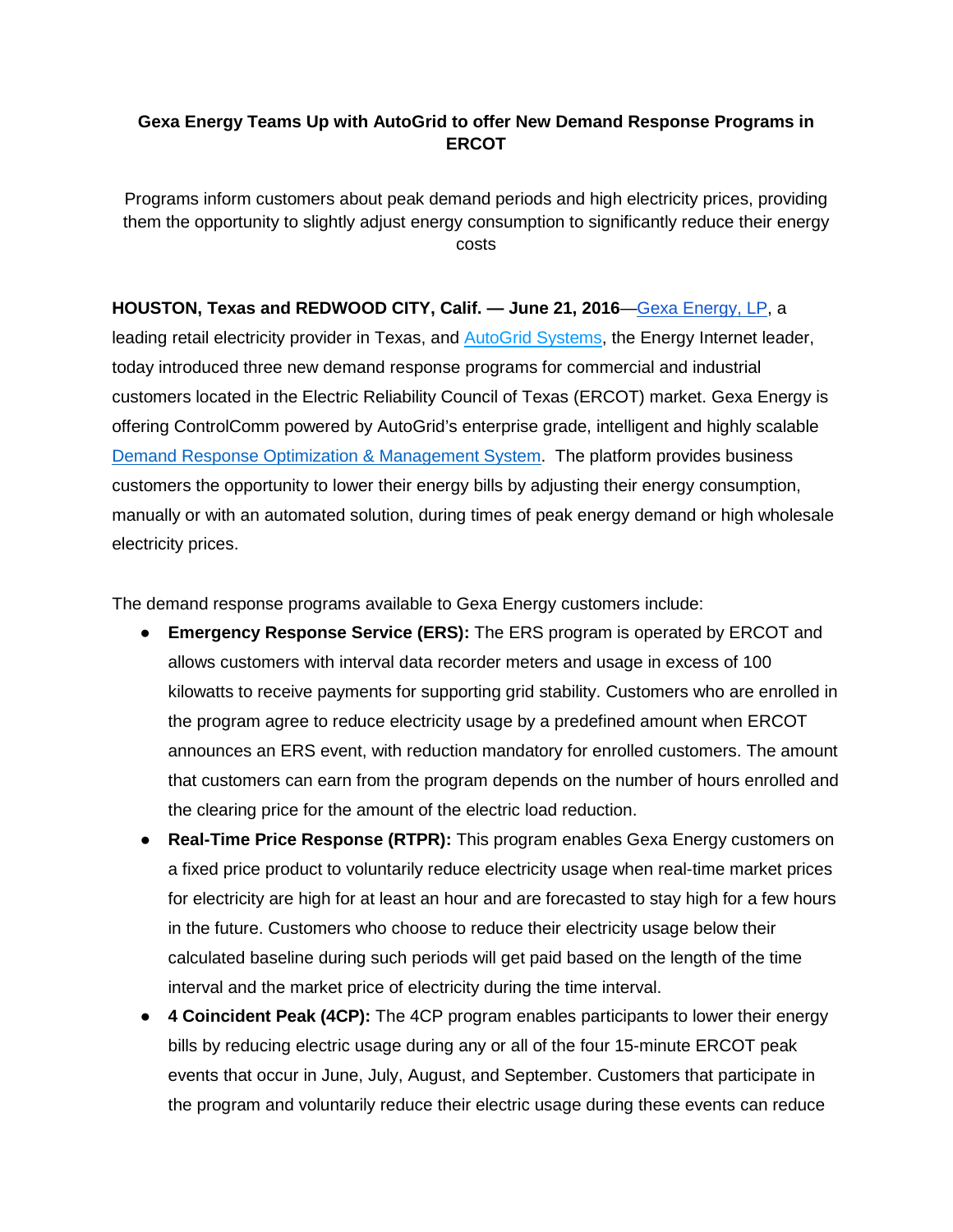their transmission cost of service charges the following year. Gexa Energy provides a day ahead and week ahead notification to the customers to plan for anticipated 4-CP peaks in the ERCOT market.

Customers can choose to manually participate in all these programs or automate some or all of their participation by connecting their energy assets -- building management systems, heating, ventilation and air conditioning systems, lighting systems, backup generators, uninterruptible power supply, and energy storage systems -- to Gexa Energy ControlComm, the online demand response platform, powered by AutoGrid.

"Gexa Energy has been active in demand response for the last two years. With AutoGrid we are leveraging technology to enable customers to develop intelligent curtailment plans using forecasts developed with advanced analytics and the latest market information," said Brian Landrum, President of Gexa Energy. "These new demand response programs, along with our existing energy efficiency, renewable energy, and other energy services, help our customers implement smart energy strategies that meet their business objectives."

"We are delighted that Gexa Energy has chosen AutoGrid to provide their customers with advanced analytics-based demand response programs that will allow them to maximize energy savings from their demand response and distributed energy resources," said Dr. Amit Narayan, CEO of AutoGrid. "With these new programs, Gexa Energy will be able to provide personalized services to their customers, increase their profitability, and forge stronger long-term relationships with them."

#### **Demand Response Tailored to Meet the Needs of C&I Customers**

Gexa Energy's ControlComm provides customers with a superior experience throughout the demand response program lifecycle – from enrollment and device provisioning, to energy use and load shed analysis, to personalized notifications and timely customer feedback. The Gexa Energy ControlComm platform features:

● **Hassle Free Automation:** ControlComm integrates grid operator demand response event signals directly into its system, and also features support for OpenADR and other demand response communications standards, enabling customers to choose their level of automation -- be it manual, semi-automated or fully automated.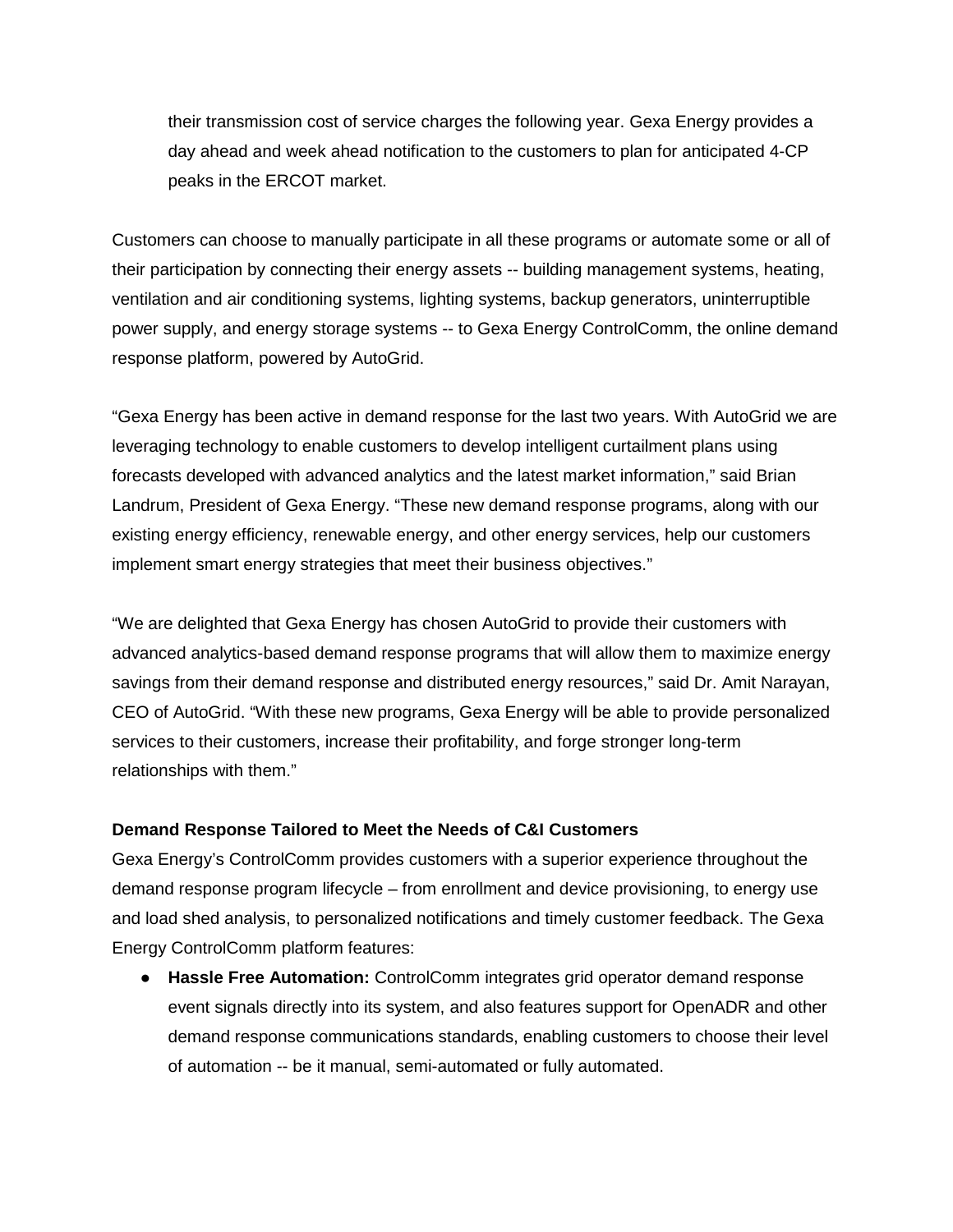- **Powerful Forecasting and Analytics:** ControlComm features built-in forecasting algorithms which use advanced machine learning technology to provide more accurate forecasts of when demand response events are likely to be scheduled, helping customer better plan for demand response events while minimizing unnecessary alerts.
- **Deep Customer Engagement:** ControlComm gives customers the ability to analyze historical and interval energy data, delivering them personalized notifications on costsavings opportunities via email or the ControlComm customer portal.

Gexa Energy's ControlComm is also available to customers located in the Midwest and Mid-Atlantic offering a suite of products optimized for the PJM market.

### **About Gexa Energy, LP**

(PUCT # 10027) Since entering the Texas market in 2002, Gexa Energy, LP has established itself as one of the leading retail electricity providers for residential and commercial customers in the state of Texas. Gexa Energy, LP is a subsidiary of NextEra Energy, Inc. (NYSE: NEE), a leading clean energy company with consolidated revenues of approximately \$17.5 billion, , and approximately 14,300 employees in 27 states and Canada as of year-end 2015, as well as approximately 45,000 megawatts of generation capacity as of April 2016. For additional information about Gexa Energy, visit [www.GexaEnergy.com](http://www.gexaenergy.com/) or call 866-961-9399.

### **About AutoGrid Systems**

AutoGrid builds software applications that enable a smarter Energy Internet. The company's suite of Energy Internet applications allows utilities, electricity retailers, renewable energy project developers, and energy service providers to deliver cheap, clean, and reliable energy by managing networked distributed energy resources (DERs) in real time and at scale. AutoGrid applications are all built on the AutoGrid Energy Data Platform (EDP), with patented Predictive Controls™ technology that leverages petabytes of smart meter, sensor and third-party data, along with powerful data science and high-performance computing algorithms, to monitor,